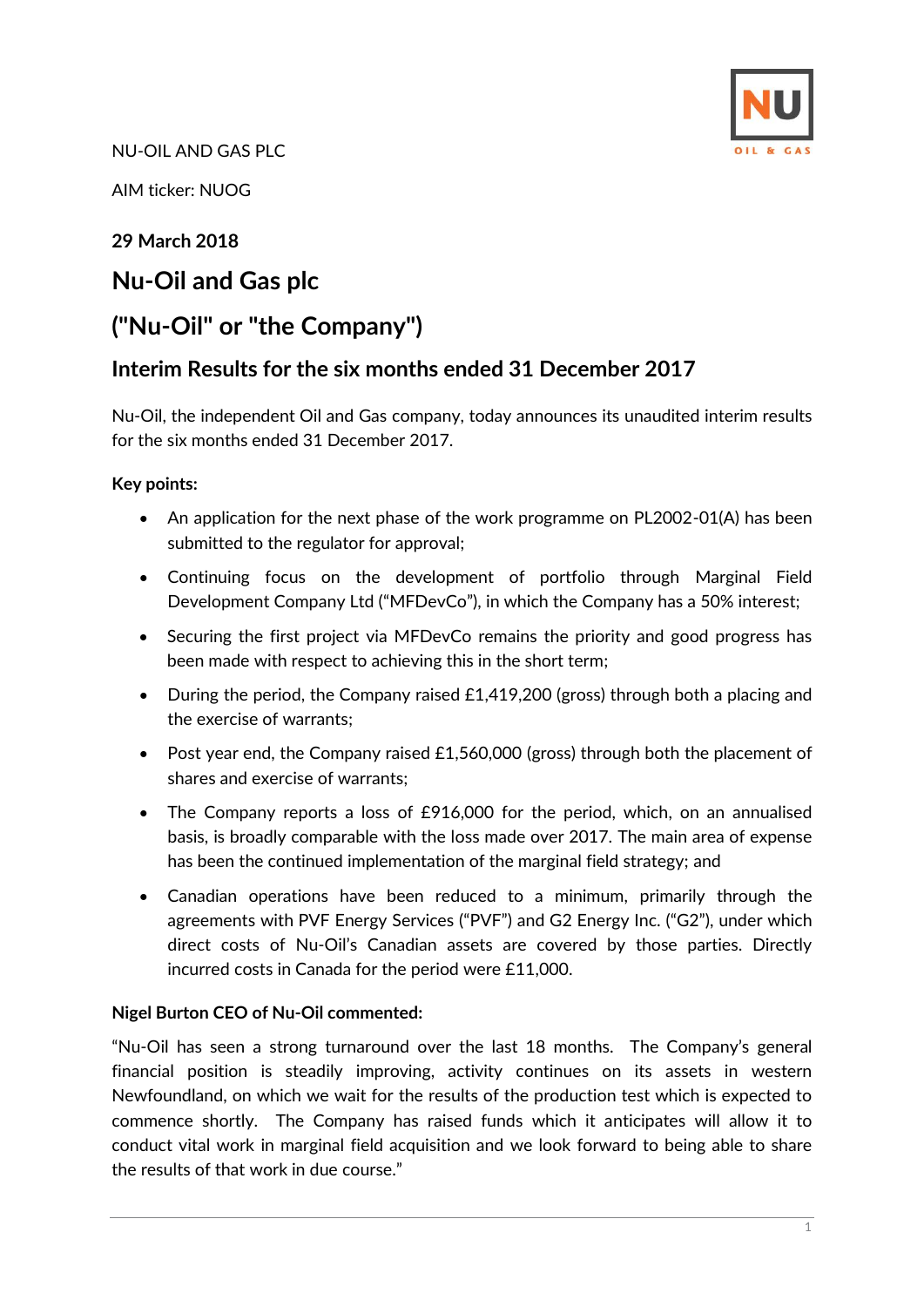

### **Enquiries**

| <b>Nu-Oil and Gas plc</b>              |                          |
|----------------------------------------|--------------------------|
| Simon Bygrave                          | Tel: +44 (0)161 817 7460 |
| Investor Relations & Communications    |                          |
| Nigel Burton                           | Tel: +44 (0)7785 234447  |
| <b>Chief Executive Officer</b>         |                          |
| <b>Strand Hanson Limited</b>           | Tel: +44 (0)20 7409 3494 |
| Rory Murphy/Ritchie Balmer/Jack Botros |                          |
| <b>Novum Securities Limited</b>        | Tel: +44 (0)20 7399 9425 |

Jon Bellis

### **Note to Editors:**

Nu-Oil is a development and production company, which utilises appropriate development approaches to create value from undeveloped and mature oil and gas assets. Nu-Oil is building a portfolio of development and production assets with an emphasis on stranded and marginal discoveries which can be unlocked using cost-effective development solutions.

Nu-Oil targets thoroughly appraised fields located in basins with stable political and regulatory regimes. By doing so Nu-Oil minimises exposure to the risks associated with frontier plays, particularly exploration and appraisal risks.

MFDevCo, in which both Nu-Oil and RMRI Ltd., a company controlled by Alan Minty, hold a 50% interest, has developed offshore production solutions that improve the economics of oil projects by significantly lowering development costs compared to conventional approaches. To implement its solutions, MFDevCo has established the Marginal Field Delivery Consortium ("the Consortium"), a group of leading global engineering specialists who provide the skills and capability required to deliver projects. Nu-Oil will utilise MFDevCo solutions and the capability within the Consortium to develop and deliver its projects.

For further information, please visit the Nu-Oil and Gas website [www.nu-oilandgas.com.](http://www.nu-oilandgas.com/)

### **Disclaimer**

The information contained within this announcement is deemed by the Company to constitute inside information as stipulated under the Market Abuse Regulations (EU) No. 596/2014 ("MAR").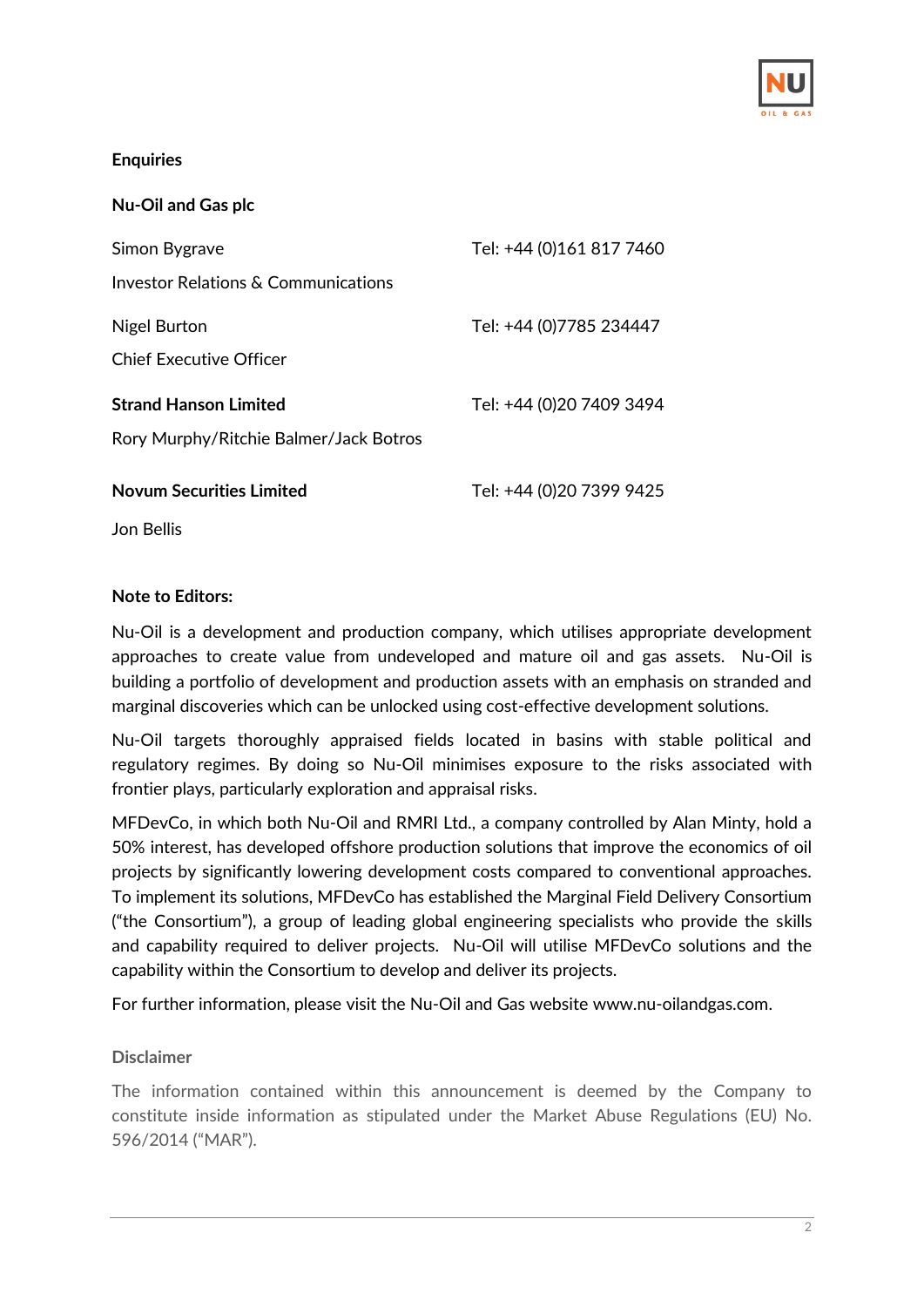

# **Chairman's Statement and Operational Review**

It is pleasing to provide this statement with the Company in an exciting place and expecting to build a portfolio of development and production assets. The Company's priority is to secure our first marginal field project and we have made significant progress on the work required to conclude our negotiations and achieve that objective. In parallel, third parties are progressing the Company's Newfoundland assets, with these parties managing operations and funding 100% of the associated costs. I am pleased to say that operations at Garden Hill in western Newfoundland are entering the next stage, with a production test expected to begin in April 2018, pending approval of the work programme from the Department of Natural Resources ("DNR").

Shareholders will be aware of the challenges caused by the insolvency of Beaufort Securities Limited ("Beaufort"), which could not have been anticipated and was outside of the Company's control. As with any event of this unexpected nature, which many might think can be solved in a straightforward manner, that is rarely the case. The Company was under significant pressure to conclude the placing, as originally announced on 1 March 2018, and eliminate the uncertainty Beaufort's circumstances created. I am pleased that management were able to overcome the hurdles in such a short period of time. I want to emphasise, as I did in my updates released on 2 and 5 March 2018, whilst this unexpected occurrence created additional work for the team, the fundamentals of the business were not impacted and, with this successfully resolved, the schedule is back on track and we are once again focusing all our efforts on delivering projects. In this Chairman's Statement, I intend to show why that is the case.

We have been working hard to improve Nu-Oil's communications and Simon Bygrave, Director of Communications, has devised better ways to inform shareholders of the progress we are making. However, we take our governance responsibilities very seriously and our cautious approach is to ensure that we release material news to the market via the correct channels.

## **Marginal Field Activities**

Shareholders are aware that we have identified and reviewed a large number of marginal fields, working with Consortium members to convert a number of these undervalued opportunities into commercial assets that will attract financing and secure field development approval. Such work is complex and the Company will realise the value when this investment results in the acquisition of projects in which investors can have a high degree of confidence that good returns, through each project's life, will be achieved.

Funds have been raised because our work activities are accelerating; there is much more to our marginal field activities than just evaluating and assessing ways to improve the economics. What is required is a demonstration that risks to economic project performance have been reduced to levels that stakeholders and especially investors, consider practicable and acceptable. That starts with the subsurface due diligence, continues through engineering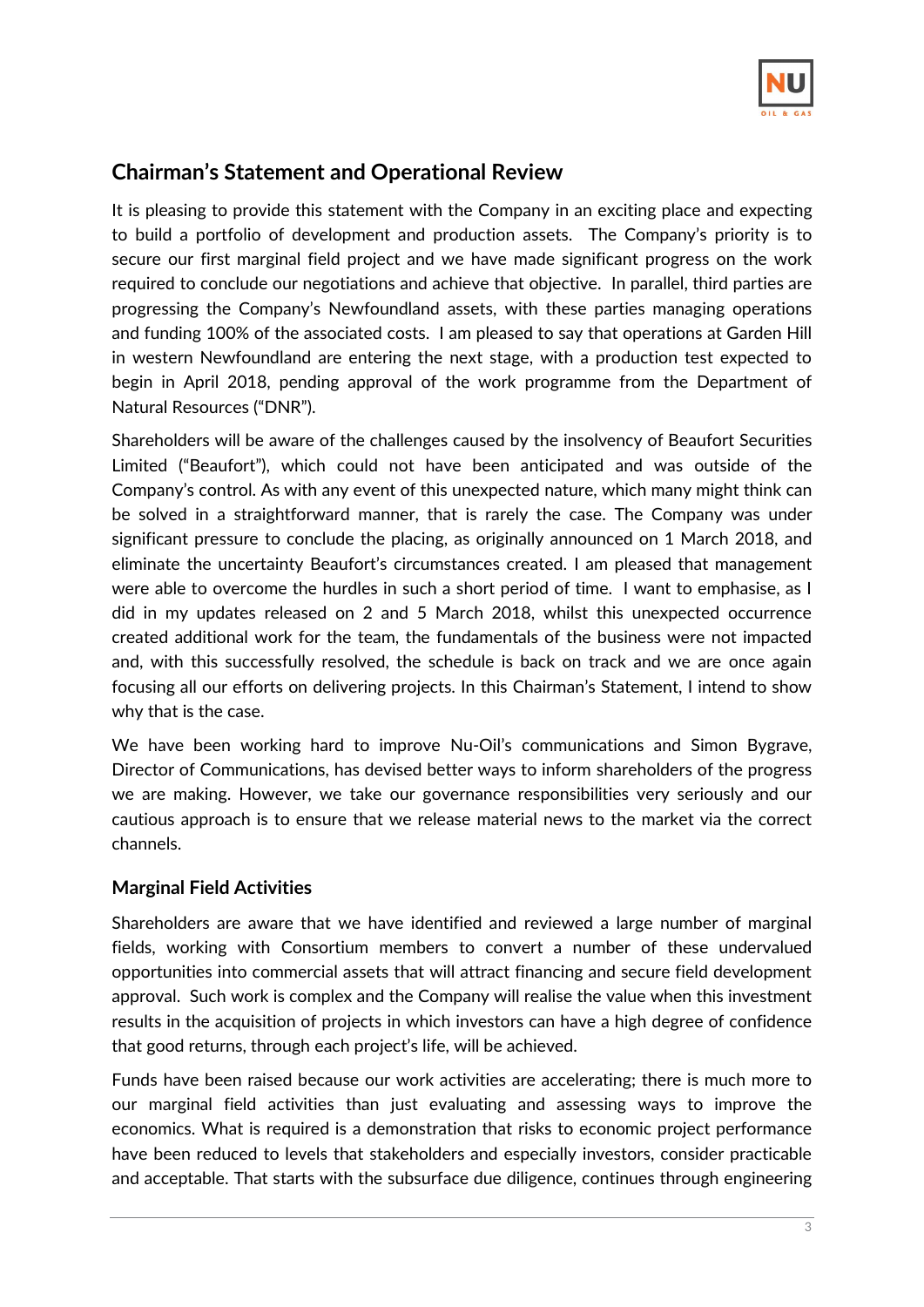

design and other technical aspects into the 'delivery' phase, which is safe and efficient operations following final development plan approval from the in-country regulators and, commercial support from investors.

Securing the first marginal project is our priority and I am encouraged by the speed of progress we are making and, accordingly, that this will be achieved in short order. We have a short list of targets which includes projects where negotiations are ongoing, in addition to others which are in earlier stages of development that will form a pipeline of additional opportunities once the priorities are converted. That does not mean they will all be successfully concluded but it does mean that considerable progress has been made. Moreover, resources are being applied to a fewer number of prospects and the schedule is on course to achieve the intended results.

The short list, which has been determined not by location but by the detailed criteria required to identify low-risk project profiles, includes fields in the North Sea, and offshore Brazil, amongst others. We can only provide more information when a transaction closes but shareholders can be confident of progress and the board of Nu-Oil believes that there is an end-point in sight.

Our business model provides us with greater flexibility than the traditional approach for project development where the licence is already 'owned'; while we cannot guarantee all negotiations will be successfully concluded, we do have great confidence that the assets we are assessing can be successfully developed. And of course, we choose our targets because they meet value creation criteria we believe should be delivered. Furthermore, as we move towards such announcements, shareholders should know that our projects can hopefully be fast-tracked because of the work already undertaken by consortium members such as AGR, Aibel and Aker Solutions. Through the work our Consortium partners do, MFDevCo is able to raise a combination of non-recourse lending and vendor financing, part of the commercial aspects of commercial negotiations.

The background work that has been undertaken, and remains ongoing, is difficult to communicate on a continual and progressive basis because of the commercial sensitivity. While we cannot always provide the level of detail shareholders would like, our communications are intended to demonstrate careful progress. We look forward to being able to communicate more openly once projects are secured and confidentiality clauses no longer apply. Furthermore, as projects advance into the development stage, shareholders can expect regular updates as work scopes are progressed and completed.

### **Helvick and Dunmore**

Progress has been made with respect to the lease undertakings for the Helvick and Dunmore licences, in which MFDevCo holds 10% interests, work has been progressed following the receipt of consent for the assignments, announced on 2 November 2017. The results of the work have been submitted to the regulator and the licence holders await their feedback. Once received, further plans can be formulated and communicated.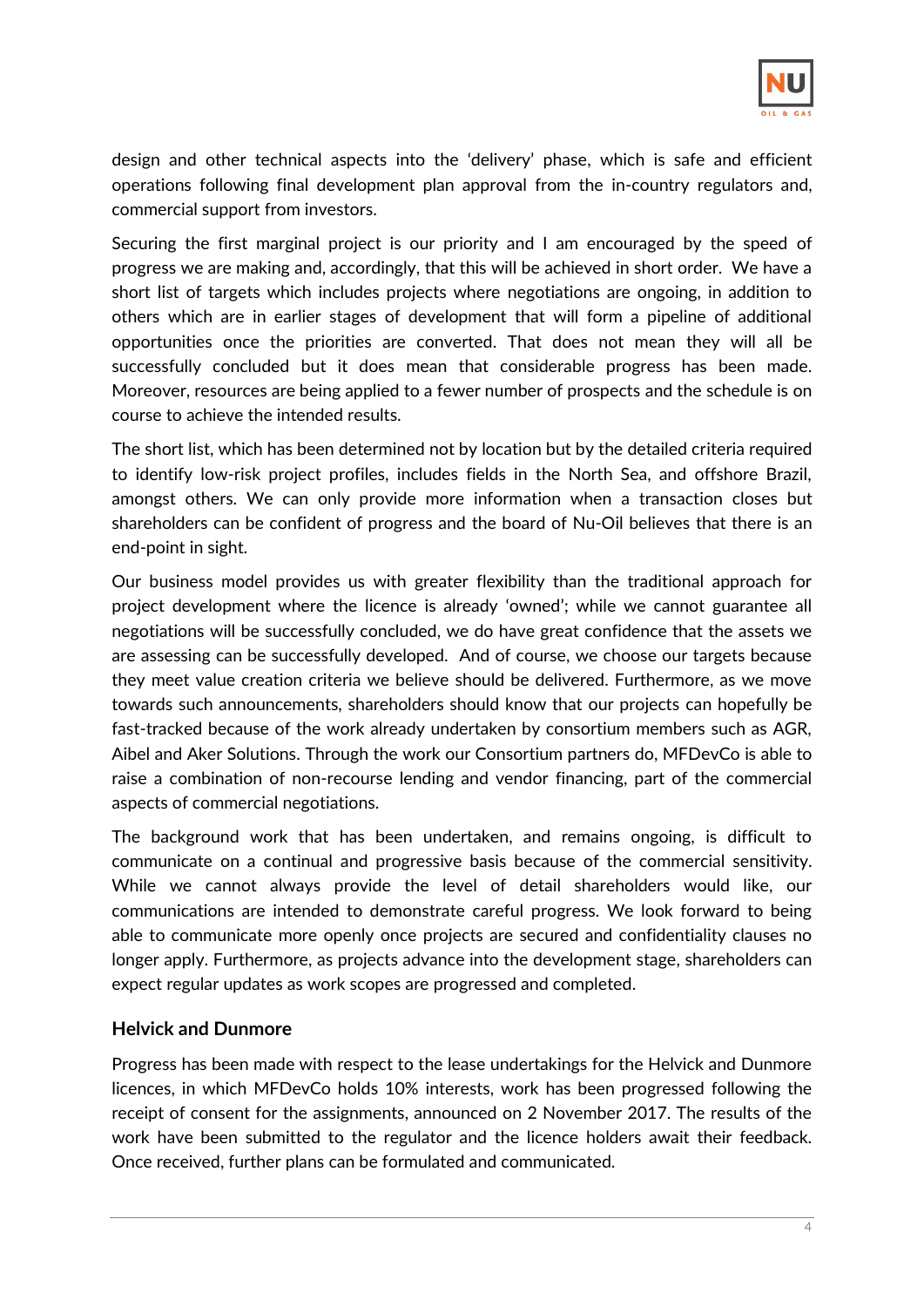

## **Western Newfoundland**

I am encouraged by the progress that has been made on the assets we own in western Newfoundland, namely PL2002-01(A) and EL1070. Operations for both assets are being managed and 100% funded by third parties, PVF and G2, while the Company retains gross overrides. These fields are very different in nature to the marginal fields opportunities we are negotiating in other regions. Apart from being legacy assets acquired when different development strategies were considered appropriate, by their very nature they are in an earlier phase of development than the marginal field projects we are targeting elsewhere. And there are locational characteristics that slow the process down such as the regulatory environment and remoteness of the region. However, the potential is considerable.

One thing needs to be emphasised although it is an obvious point: these legacy assets were not typical of the period in which they were acquired. At that time, considerable small cap activity was based on exploration assets which were high risk but which could be 'worked up' in order to raise investment appetite; the dramatic fall in the oil price illustrated how vulnerable such strategies made such small cap operators and why we modified our business model. But, we still retain assets in western Newfoundland because they have considerable potential and it should be noted, we are the only company from the 'exploration era' operating in that region where we believe significant potential remains. We will continue to work there with PVF and G2.

## **PL2002-01(A)**

PL2002-01(A) is not an exploration asset but one where production is possible in the shortterm, however, it lies in a complex and fractured reservoir. We still consider PL2002-01(A) to be capable of generating value for the Company and continue to pursue this objective with PVF. After technical evaluation, testing programme definition, equipment sourcing and site preparation, PVF have submitted the application for the next phase of the work programme to the DNR. The application process normally takes 14 days but can require a number of iterations as the regulator seeks the requisite clarifications, which is typical of their due diligence process. In addition, because we are the only operator in the region, we tend to get a lot of scrutiny. The Company will make an announcement when the extended well test starts, which is expected to occur as soon as approval has been granted by the DNR.

## **EL1070**

EL1070 is an entirely different proposition being an exploration 'play' which is adjacent to PL2002-01(A) but where the results of PL2002-01(A) activity have an important bearing on the value of the licence. Regulatory changes have made it necessary to submit different plans to obtain the necessary approvals and this is what G2 have been discussing with the Canada-Newfoundland and Labrador Offshore Petroleum Board, which is the regulator for this licence. We expect an update from G2 in the near future, which will include recommendations on how to progress activity, and we will update the market at this stage. Combined with results on PL2002-01(A), we are confident that this will enable Nu-Oil to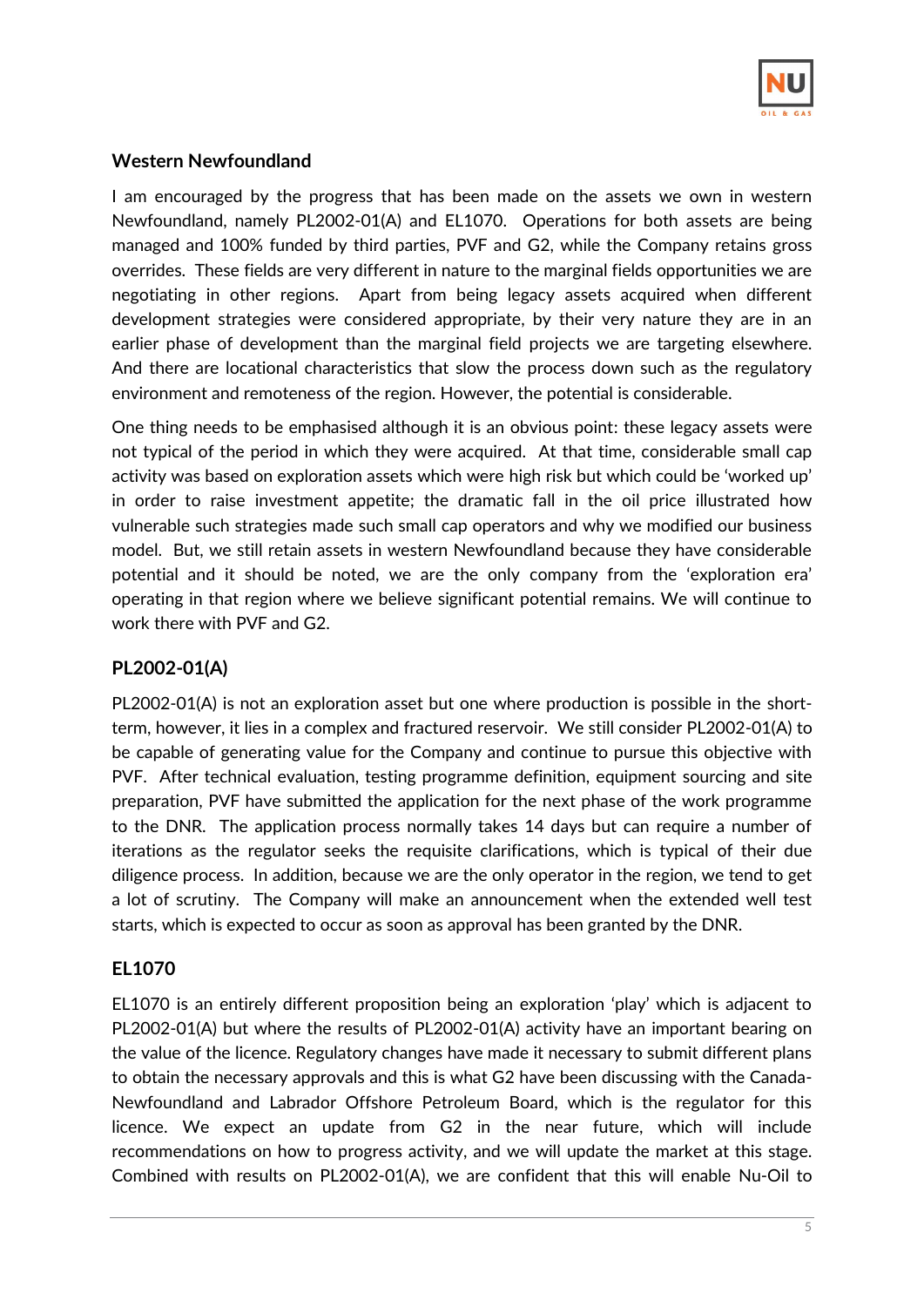

devise the most suitable structure for our Canadian subsidiary, Enegi Inc., moving forward. This is a priority.

## **Outlook**

I have been of the opinion for a considerable time that Nu-Oil's business model and association with a consortium of prestigious companies, has created an exciting future for the Company. We expect to assemble a portfolio of valuable assets quickly and, while we will always be vulnerable to unpredictable events such as the unfortunate situation with Beaufort, the speed of our response should be taken as an indication of how we will continue to manage the Company's activities. I look forward to being able to discuss our first marginal field asset project in due course.

Alan Minty Executive Chairman 29 March 2018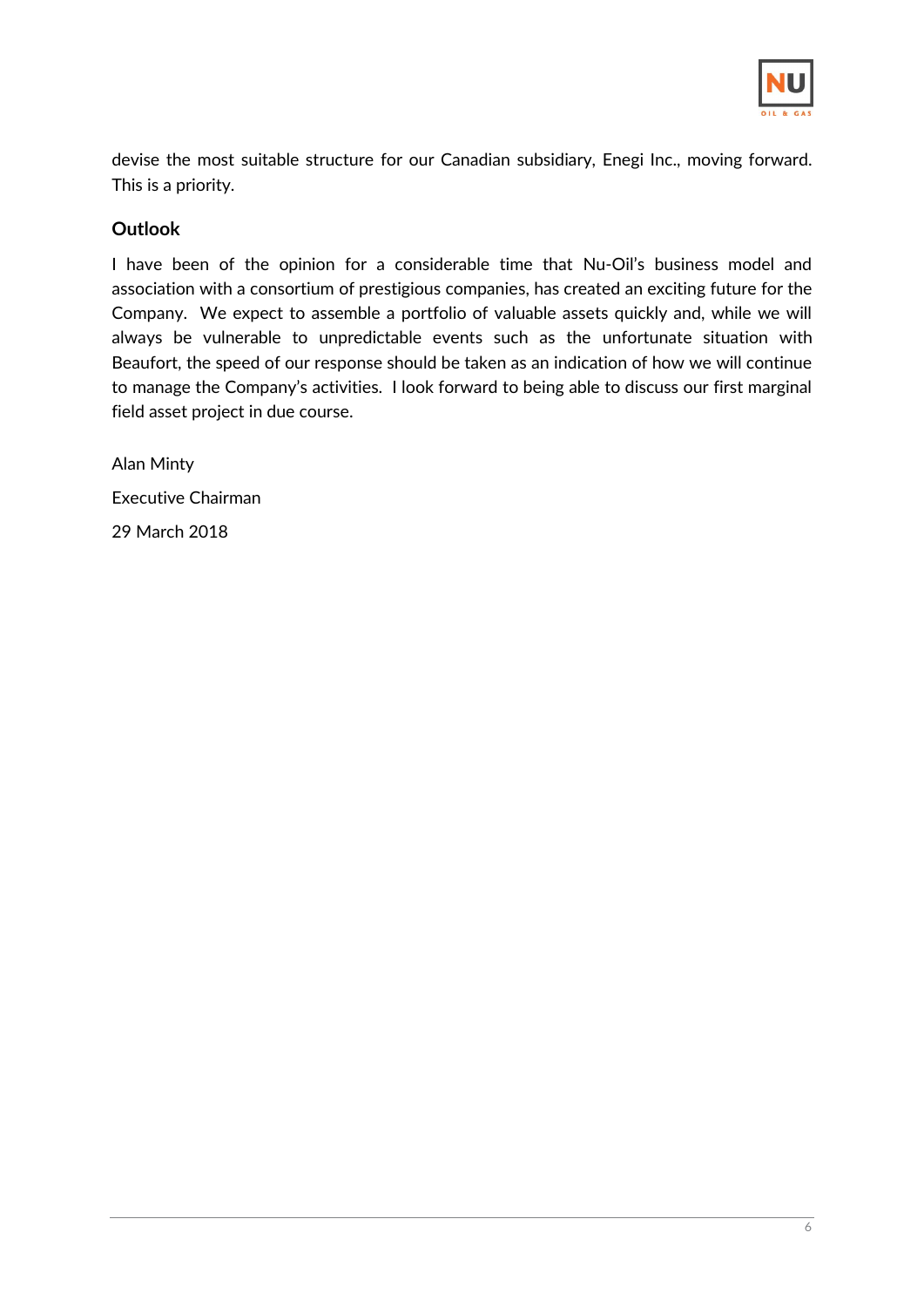

# **Financials**

The accounts for the period have been prepared in accordance with the International Financial Reporting Standards as adopted by the European Union using accounting policies that are consistent with those stated in the Company's 2016 Annual Report and Accounts.

## **Revenue**

No revenue was generated during the period. Management awaits the results of activity on its lease, PL2002-01(A), to assess the impact of that asset on future revenue streams. The agreements that the Company has entered into with respect to PL2002-01(A) provide for the Company to receive 50% of future net revenue from that asset following cost recovery by its operating partner, PVF.

Successful acquisition of a producing field as part of the Company's marginal field strategy would also yield future revenue streams for the Company.

# **Loss before tax**

The Company reports a loss of £916,000 for the period, an increase of £495,000 when compared to the loss reported over the corresponding period in 2016. Although this is a large increase when compared to the 2016 interim period, such a comparison is misleading when the Company's position during each period is considered. The Company's loss for this period is broadly comparable, on an annualised basis, with the full year to June 2017.

The loss for the period includes depreciation charges of £171,000 in the period creating an effective operating loss of £647,000.

The main area of expense has been the continued implementation of the marginal field strategy of which greater detail is provided in the Chairman's Statement and Operational Review. It should be noted that, as the Company has previously stated, direct costs of its Canadian operations have been reduced to a minimum, primarily through the agreements with PVF and G2, under which direct costs of our Canadian assets are covered by those parties. Directly incurred costs in Canada for the period were £11,000.

## **Statement of Financial Position**

Group net liabilities as at 31 December 2017 were £1,484,000 (2016: net liabilities of £2,525,000). The change in the Company's financial position is mainly attributable to its fundraising activities in the period, during which the Company raised £1,419,200 (gross) through both a placing and the exercise of warrants.

The Company now believes that is has have resolved the financial threats that it faced in 2016. This allows the Company to focus on its future with increased confidence. The majority of the Group's liabilities are due to directors, related parties and Shard Capital Management and it is the Group's view that these parties are supportive of the Group.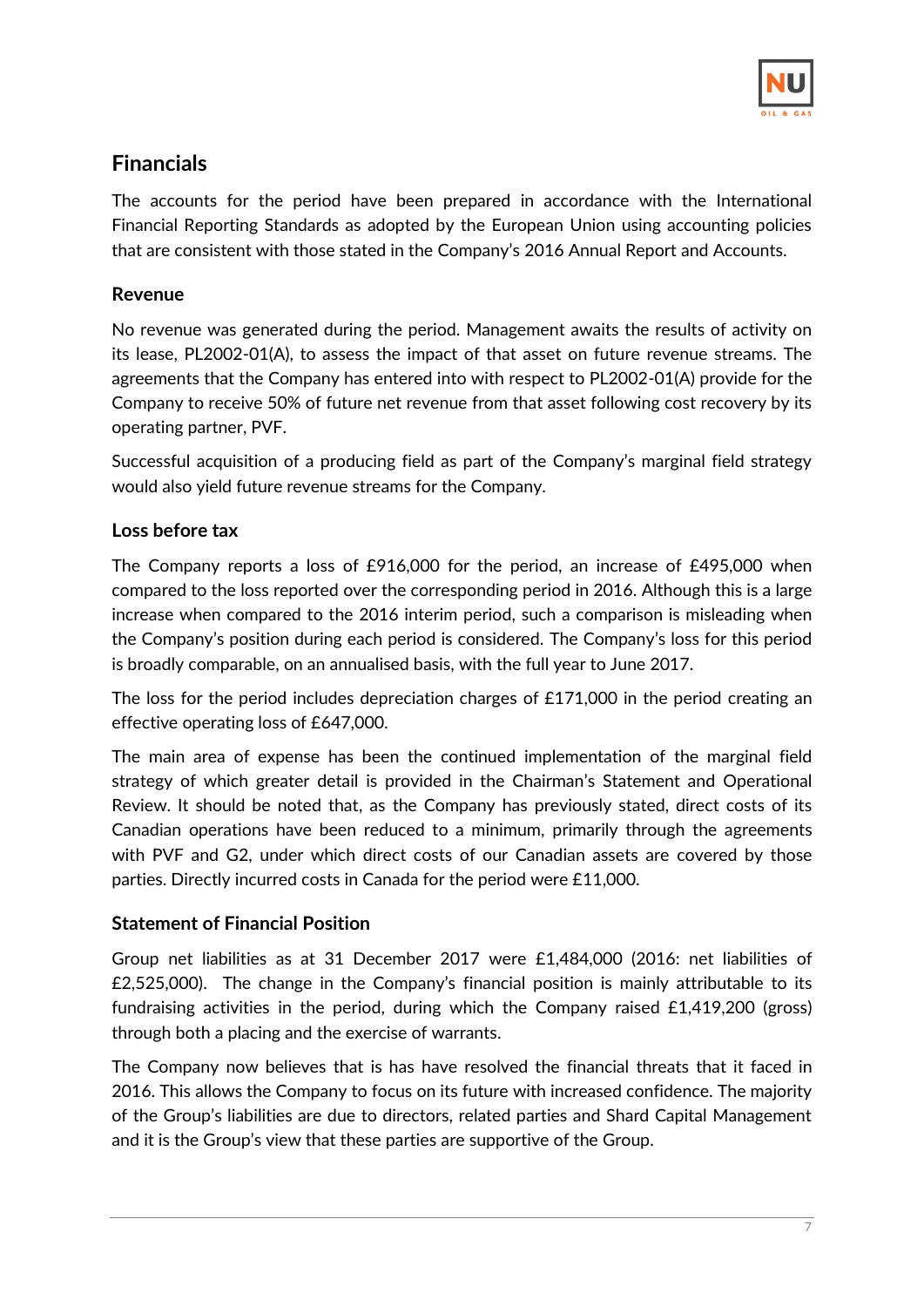

At 31 December 2017, the Group had cash balances of £570,000 compared to £313,000 at 31 December 2016. Post year end, the Company raised a gross amount of £1,560,000 through both the placement of shares and exercise of warrants. The Group had trade and other payables of £3,429,000 (2016: £4,388,000).

### **Future funding and capital requirements**

The Directors believe that Nu-Oil has developed a very attractive business model in choosing to participate in the development of marginal fields via its investment in MFDevCo. We expect to see an upturn in activity by utilising this offering to increase our project portfolio. Future funding activity will be required to develop projects added to its portfolio but the Company believes that such funding can be obtained without significantly affecting the flow of value from those projects to shareholders.

Damian Minty Chief Financial Officer 29 March 2018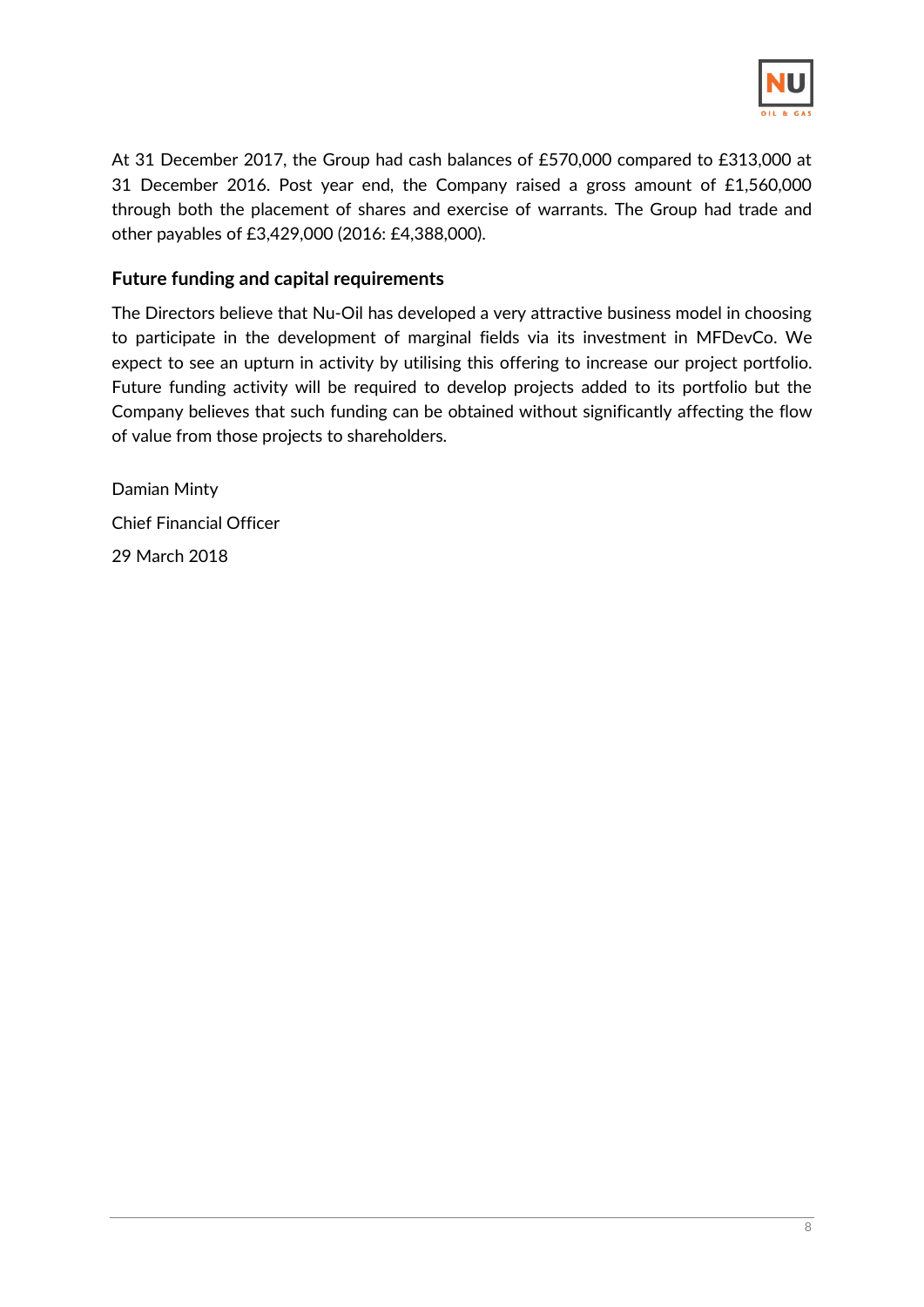

#### **CONSOLIDATED INCOME STATEMENT**

For the 6 months ended 31 December 2017

|                                               |      | <b>Unaudited</b> | Unaudited                | Audited   |
|-----------------------------------------------|------|------------------|--------------------------|-----------|
|                                               |      | 6 months         | 6 months                 | 12 months |
|                                               |      | ended 31         | ended 31                 | ended     |
|                                               |      | <b>December</b>  | December                 | 30 June   |
|                                               |      | 2017             | 2016                     | 2017      |
|                                               | Note | £'000            | f'000                    | f'000     |
| Revenue                                       |      |                  |                          |           |
| Cost of sales                                 |      |                  | $\overline{\phantom{a}}$ |           |
| <b>Gross Profit</b>                           |      | -                | $\overline{\phantom{a}}$ |           |
|                                               |      |                  |                          |           |
| Administrative expenses                       |      | (818)            | (421)                    | (1, 457)  |
| Loss from operations                          |      | (818)            | (421)                    | (1, 457)  |
|                                               |      |                  |                          |           |
| Finance costs                                 |      | (98)             |                          | (214)     |
| Loss before tax                               |      | (916)            | (421)                    | (1,671)   |
|                                               |      |                  |                          |           |
| Taxation                                      |      |                  | $\overline{\phantom{a}}$ |           |
| Loss for the period                           |      | (916)            | (421)                    | (1,671)   |
|                                               |      |                  |                          |           |
| Loss per share (expressed in pence per share) |      |                  |                          |           |
| <b>Basic</b>                                  | 3    | (0.1p)           | (0.1p)                   | (0.2p)    |
| Diluted                                       | 3    | (0.1p)           | (0.1p)                   | (0.2p)    |

#### **CONSOLIDATED STATEMENT OF COMPREHENSIVE INCOME**

For the 6 months ended 31 December 2017

|                                                 | <b>Unaudited</b> | Unaudited | Audited   |
|-------------------------------------------------|------------------|-----------|-----------|
|                                                 | 6 months         | 6 months  | 12 months |
|                                                 | ended 31         | ended 31  | ended     |
|                                                 | <b>December</b>  | December  | 30 June   |
|                                                 | 2017             | 2016      | 2017      |
|                                                 | f'000            | f'000     | f'000     |
|                                                 |                  |           |           |
| Loss for the year                               | (916)            | (421)     | (1,671)   |
| Other comprehensive expense:                    |                  |           |           |
| Currency translation differences                | 3                | 6         | 1         |
| Other comprehensive income for the year, net of | 3                | 6         | 1         |
| tax                                             |                  |           |           |
| Total comprehensive expense for the year        | (913)            | (415)     | (1,670)   |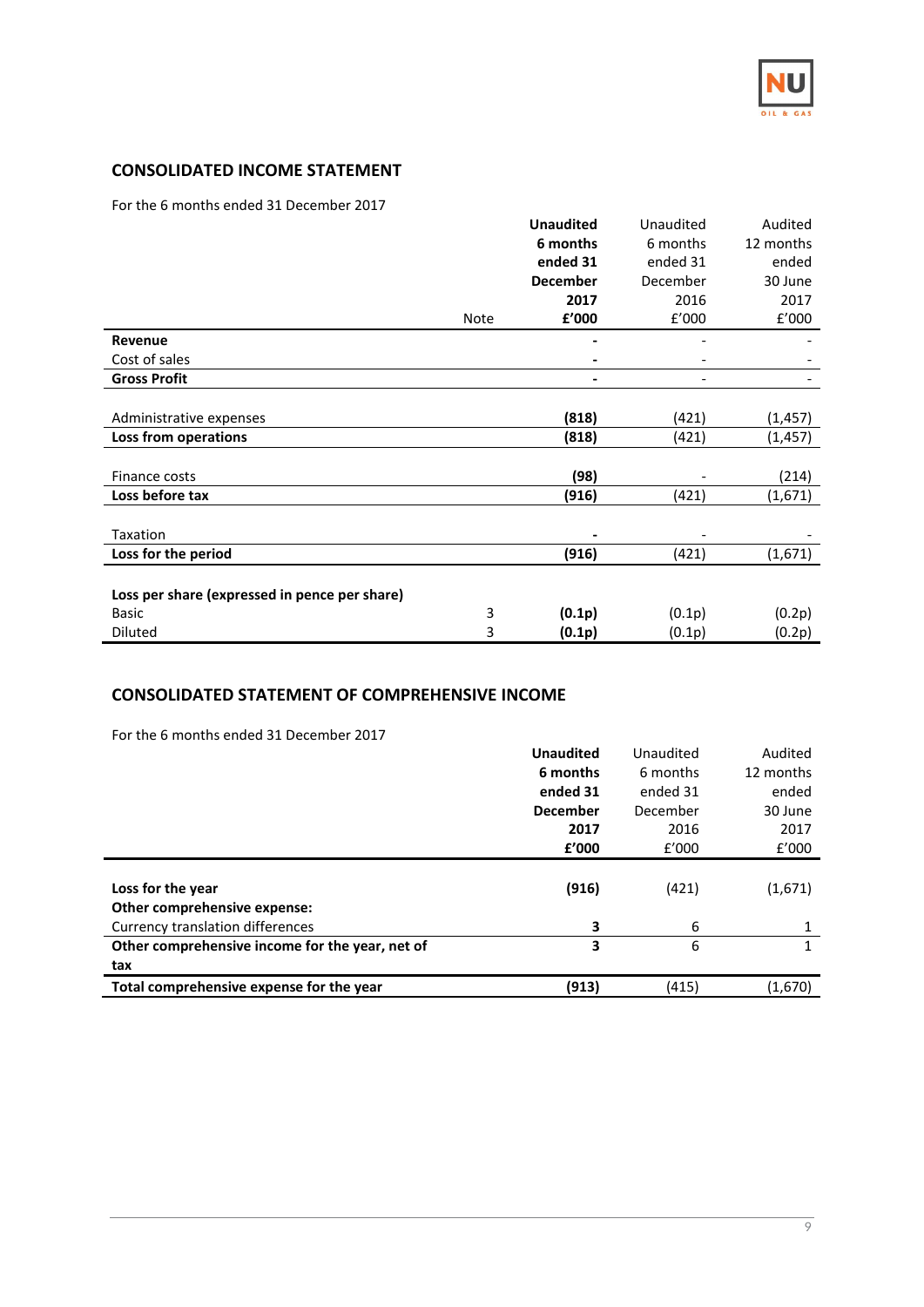

## **CONSOLIDATED STATEMENT OF FINANCIAL POSITION**

As at 31 December 2017

|                                |                | <b>Unaudited</b> | Unaudited        | Audited   |
|--------------------------------|----------------|------------------|------------------|-----------|
|                                |                | <b>As at 31</b>  | As at 31         | As at     |
|                                |                | <b>December</b>  | December         | 30 June   |
|                                |                | 2017             | 2016             | 2017      |
|                                | Note           | f'000            | $\texttt{f}'000$ | f'000     |
|                                |                |                  |                  |           |
| <b>Non-current assets</b>      |                |                  |                  |           |
| Tangible fixed assets          |                | 219              | 889              | 242       |
| Intangible assets              |                | 974              | 848              | 1,123     |
| Other long-term assets         |                | 490              | 502              | 493       |
|                                |                | 1,683            | 2,239            | 1,858     |
|                                |                |                  |                  |           |
| <b>Current assets</b>          |                |                  |                  |           |
| Trade and other receivables    | $\overline{4}$ | 984              | 1,095            | 922       |
| Cash and cash equivalents      |                | 570              | 313              | 654       |
|                                |                | 1,554            | 1,408            | 1,576     |
| <b>Total assets</b>            |                | 3,237            | 3,647            | 3,434     |
|                                |                |                  |                  |           |
| <b>Current liabilities</b>     |                |                  |                  |           |
| Trade and other payables       | 5              | (3,429)          | (4, 388)         | (3,781)   |
| Due to related parties         | 6              | (807)            | (1, 297)         | (1,044)   |
|                                |                | (4, 236)         | (5,685)          | (4,825)   |
|                                |                |                  |                  |           |
| <b>Non-current liabilities</b> |                |                  |                  |           |
| Provisions                     |                | (485)            | (487)            | (489)     |
| <b>Total liabilities</b>       |                | (4, 721)         | (6, 172)         | (5, 314)  |
| <b>Net liabilities</b>         |                | (1, 484)         | (2, 525)         | (1,880)   |
|                                |                |                  |                  |           |
| Shareholders' equity           |                |                  |                  |           |
| Ordinary share capital         |                | 2,927            | 2,336            | 2,757     |
| Share premium account          |                | 29,783           | 27,246           | 28,671    |
| Reverse acquisition reserve    |                | 9,364            | 9,364            | 9,364     |
| Other reserves                 |                | (2,487)          | (2,487)          | (2,487)   |
| Warrant reserve                |                | 436              | 355              | 409       |
| <b>Accumulated losses</b>      |                | (41, 507)        | (39, 339)        | (40, 594) |
| <b>Total equity</b>            |                | (1, 484)         | (2,525)          | (1,880)   |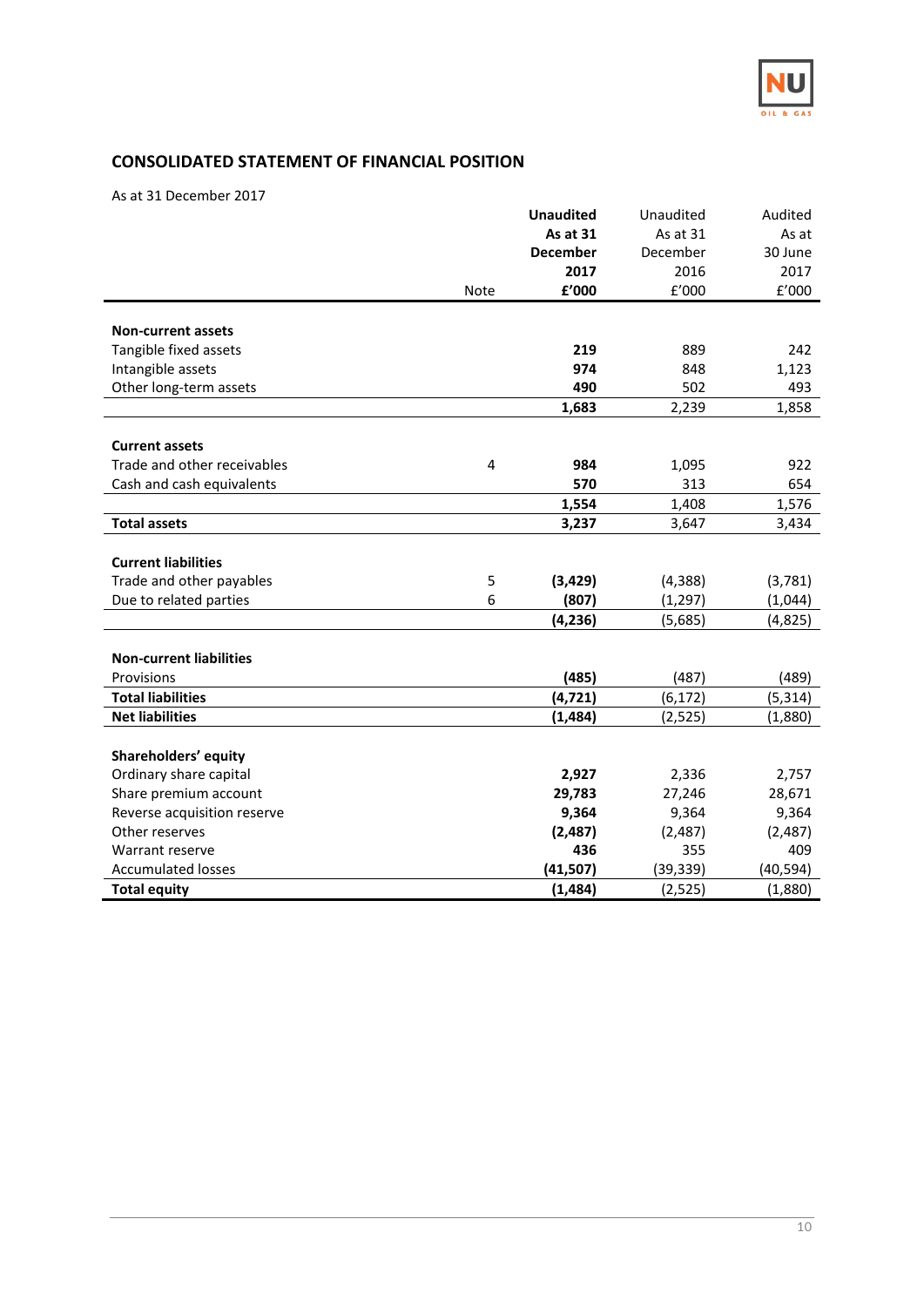

## **CONSOLIDATED STATEMENT OF CHANGES IN EQUITY**

For the 6 months ended 31 December 2017

|                                                                | Ordinary<br>share<br>capital<br>£'000 | <b>Share</b><br>premium<br>account<br>£'000 | Reverse<br>acquisition<br>reserve £'000 | Other<br>reserves<br>$f'000^{(1)(2)}$ | Warrant<br>reserve<br>$f'000^{(3)}$ | Accumulated<br>Losses<br>£'000 | Total<br>equity<br>£'000 |
|----------------------------------------------------------------|---------------------------------------|---------------------------------------------|-----------------------------------------|---------------------------------------|-------------------------------------|--------------------------------|--------------------------|
| Balance at 1 July 2017                                         | 2,757                                 | 28,671                                      | 9,364                                   | (2,487)                               | 409                                 | (40, 594)                      | (1,880)                  |
| Comprehensive expense<br>Loss for the year                     |                                       |                                             |                                         |                                       |                                     | (916)                          | (916)                    |
| Other comprehensive income<br>Currency translation differences |                                       |                                             |                                         |                                       |                                     | 3                              | 3                        |
| Total other comprehensive<br>income                            |                                       |                                             |                                         |                                       |                                     | 3                              | 3                        |
| Total comprehensive expense                                    |                                       |                                             |                                         |                                       |                                     | (913)                          | (913)                    |
| Transactions with owners                                       |                                       |                                             |                                         |                                       |                                     |                                |                          |
| <b>Effects of fundraisings</b>                                 | 170                                   | 1,139                                       |                                         |                                       |                                     |                                | 1,309                    |
| <b>Effects of warrants</b>                                     |                                       | (27)                                        |                                         |                                       | 27                                  |                                |                          |
| Total of transactions with owners                              | 170                                   | 1,112                                       |                                         |                                       | 27                                  |                                | 1,309                    |
| <b>Balance at the 31 December</b><br>2017                      | 2,927                                 | 29,783                                      | 9,364                                   | (2,487)                               | 436                                 | (41,507)                       | (1,484)                  |

#### For the 6 months ended 31 December 2016

|                                                                                                 | Ordinary<br>share<br>capital<br>£'000 | Share<br>premium<br>account<br>f'000 | Reverse<br>acquisition<br>reserve £'000 | Other<br>reserves<br>$f'000^{(1)(2)}$ | Warrant<br>reserve<br>$f'000^{(3)}$ | Accumulated<br>Losses<br>f'000 | Total<br>equity<br>£'000 |
|-------------------------------------------------------------------------------------------------|---------------------------------------|--------------------------------------|-----------------------------------------|---------------------------------------|-------------------------------------|--------------------------------|--------------------------|
| Balance at 1 July 2016                                                                          | 2,022                                 | 26,431                               | 9,364                                   | (2,487)                               | 355                                 | (38, 924)                      | (3,239)                  |
| Comprehensive expense<br>Loss for the year                                                      |                                       |                                      |                                         |                                       |                                     | (421)                          | (421)                    |
| Other comprehensive income<br><b>Currency translation differences</b>                           |                                       |                                      |                                         |                                       |                                     | 6                              | 6                        |
| Total other comprehensive<br>income                                                             |                                       |                                      |                                         |                                       |                                     | 6                              | 6                        |
| Total comprehensive expense                                                                     |                                       |                                      |                                         |                                       |                                     | (415)                          | (415)                    |
| Transactions with owners<br><b>Effects of fundraisings</b><br>Total of transactions with owners | 314<br>314                            | 815<br>815                           |                                         |                                       |                                     |                                | 1,129<br>1,129           |
| <b>Balance at the 31 December</b><br>2017                                                       | 2,336                                 | 27,246                               | 9,364                                   | (2,487)                               | 355                                 | (39, 339)                      | (2,525)                  |

For the year ended 30 June 2017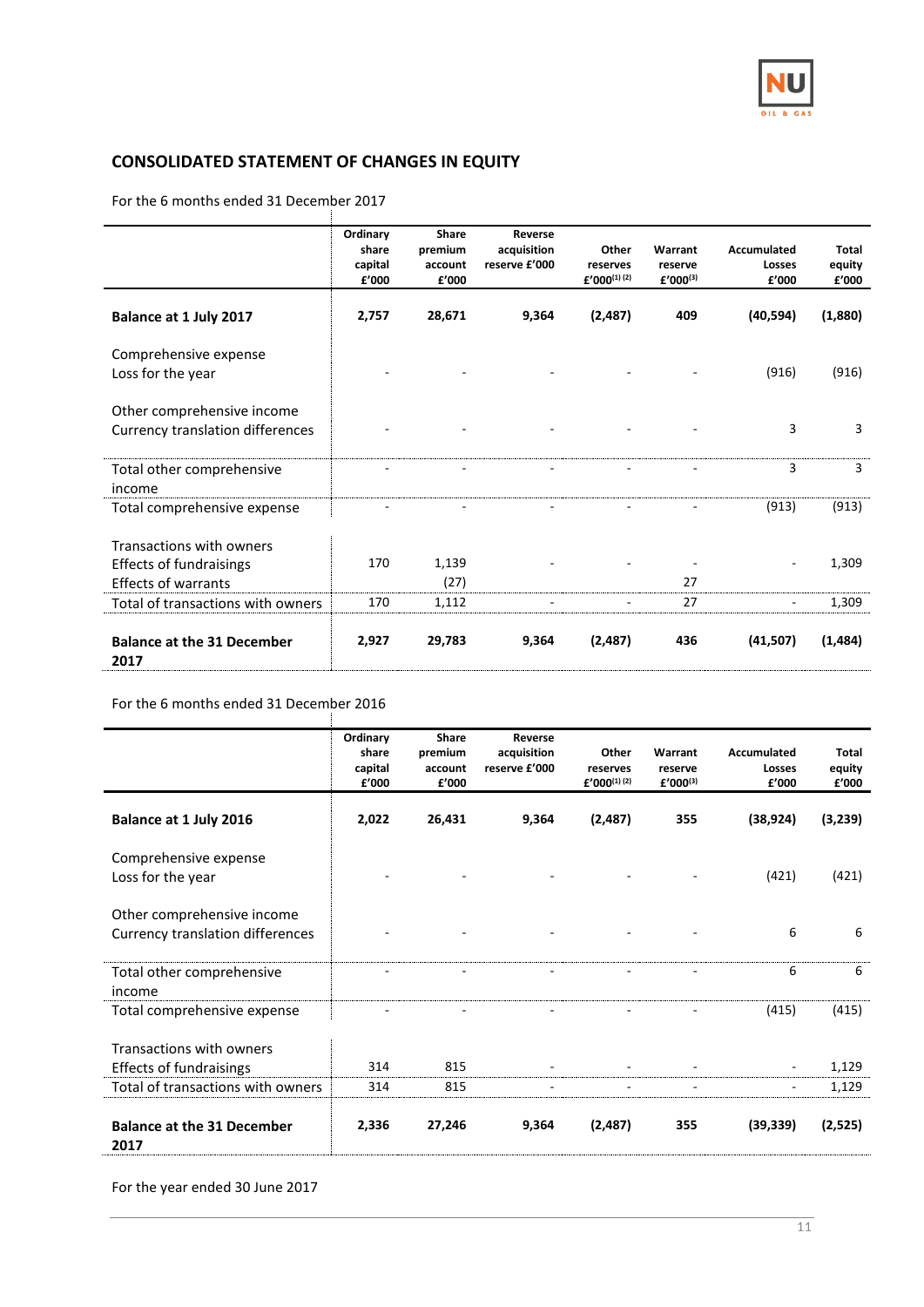

|                                                                                                                               | Ordinary<br>share<br>capital<br>£'000 | Share<br>premium<br>account<br>£'000 | Reverse<br>acquisition<br>reserve £'000 | Other<br>reserves<br>$f'000^{(1)(2)}$ | Warrant<br>reserve<br>$f'000^{(3)}$ | Accumulated<br>Losses<br>£'000 | Total<br>equity<br>£'000 |
|-------------------------------------------------------------------------------------------------------------------------------|---------------------------------------|--------------------------------------|-----------------------------------------|---------------------------------------|-------------------------------------|--------------------------------|--------------------------|
| Balance at 1 July 2016                                                                                                        | 2,022                                 | 26,431                               | 9,364                                   | (2,487)                               | 355                                 | (38, 924)                      | (3,239)                  |
| Comprehensive expense<br>Loss for the year                                                                                    |                                       |                                      |                                         |                                       |                                     | (1,671)                        | (1,671)                  |
| Other comprehensive income<br>Currency translation differences                                                                |                                       |                                      |                                         |                                       |                                     | 1                              | 1                        |
| Total other comprehensive<br>income                                                                                           |                                       |                                      |                                         |                                       | ٠                                   | $\mathbf{1}$                   | $\mathbf{1}$             |
| Total comprehensive expense                                                                                                   |                                       |                                      |                                         |                                       |                                     | (1,670)                        | (1,670)                  |
| Transactions with owners<br><b>Effects of fundraisings</b><br><b>Effects of warrants</b><br>Total of transactions with owners | 735<br>735                            | 2,294<br>(54)<br>2,240               |                                         |                                       | 54<br>54                            |                                | 3,029<br>3,029           |
| Balance at the 30 June 2017                                                                                                   | 2,757                                 | 28,671                               | 9,364                                   | (2,487)                               | 409                                 | (40, 594)                      | (1,880)                  |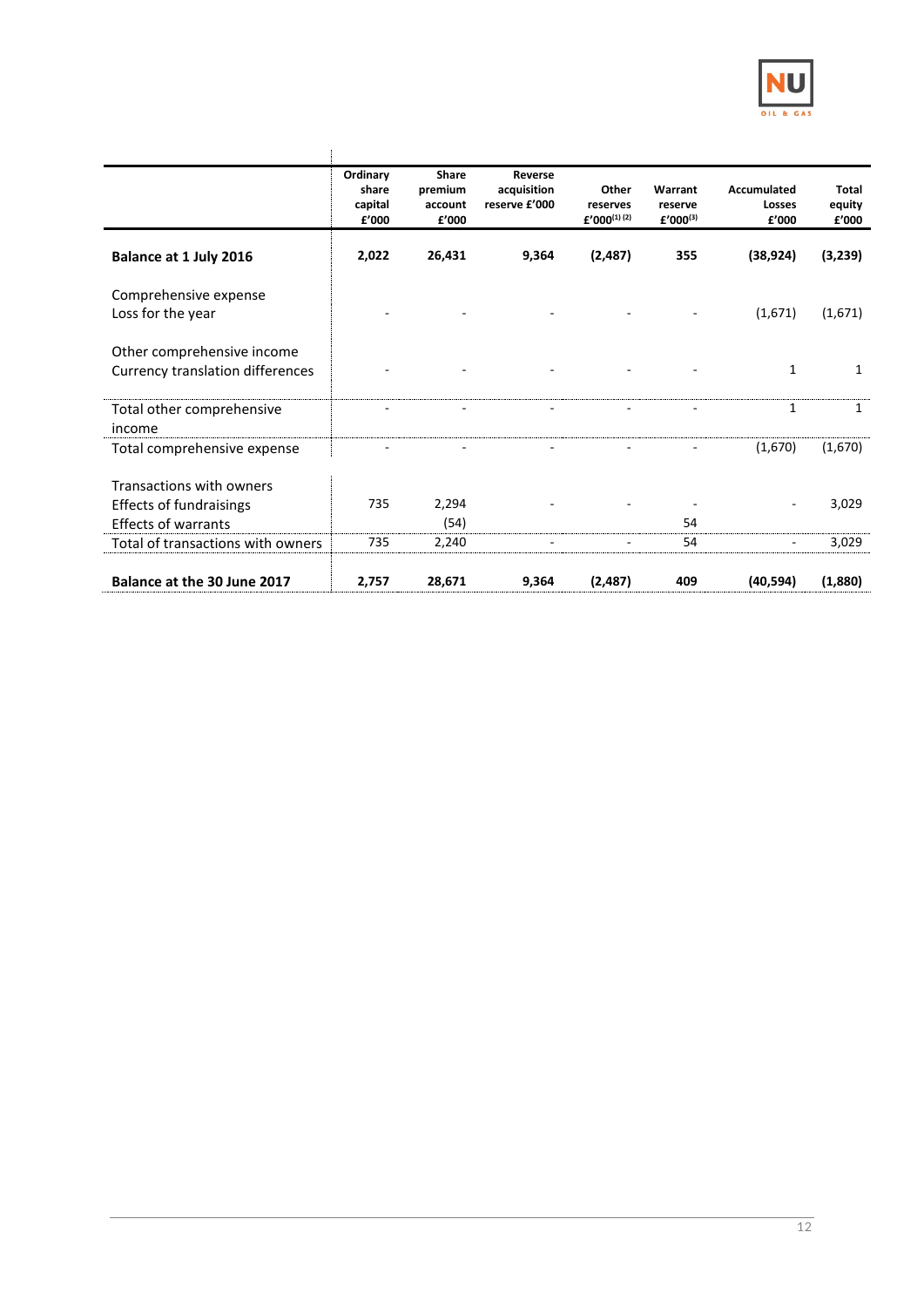

## **CONSOLIDATED STATEMENT OF CASH FLOW**

For the 6 months ended 31 December 2017

|                                                      | <b>Unaudited</b> | Unaudited | Audited   |
|------------------------------------------------------|------------------|-----------|-----------|
|                                                      | 6 months         | 6 months  | 12 months |
|                                                      | ended 31         | ended 31  | ended     |
|                                                      | <b>December</b>  | December  | 30 June   |
|                                                      | 2017             | 2016      | 2017      |
|                                                      | £'000            | f'000     | f'000     |
|                                                      |                  |           |           |
| Cash flows from operating activities                 |                  |           |           |
| Cash used in operations                              | (1, 120)         | (778)     | (2,346)   |
| Net cash used in operating activities                | (1, 120)         | (778)     | (2,346)   |
|                                                      |                  |           |           |
| Cash flows from financing activities                 |                  |           |           |
| <b>Repayment of Borrowings</b>                       | (280)            |           |           |
| Share capital issued for cash                        | 1,309            | 1,129     | 3,029     |
| Net cash generated from financing activities         | 1,029            | 1,129     | 3,029     |
|                                                      |                  |           |           |
| Net increase / (decrease) in cash and cash           | (91)             | 351       | 683       |
| equivalents                                          |                  |           |           |
| Cash and cash equivalents at the start of the period | 654              |           |           |
| Exchange (losses) / gains                            |                  | (38)      | (29)      |
| Cash and cash equivalents at the end of the period   | 570              | 313       | 654       |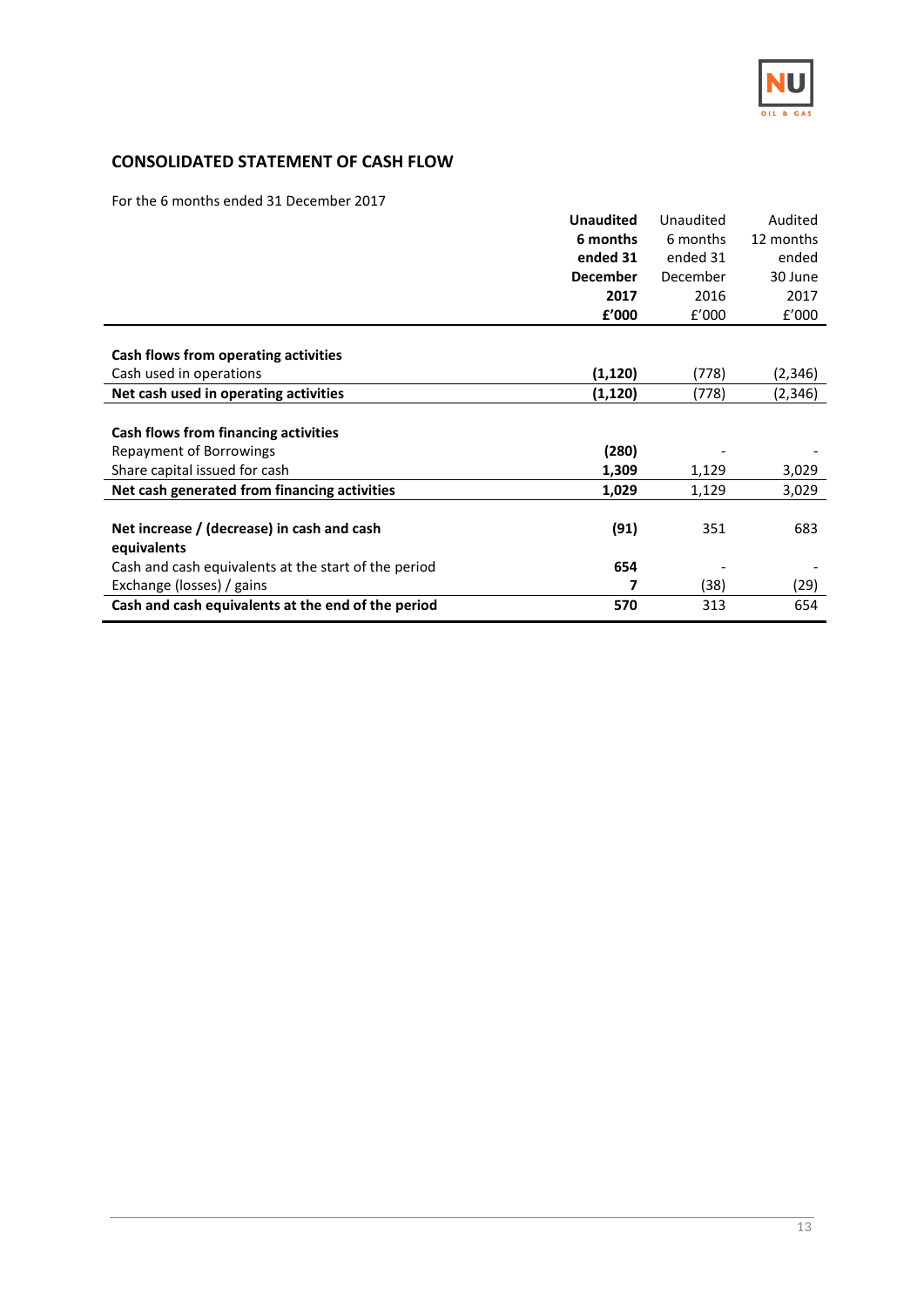

#### **NOTES TO THE INTERIM RESULTS**

#### **1. Basis of Preparation**

Nu-Oil and Gas plc. is a company incorporated in the United Kingdom. The unaudited consolidated interim financial statements for the six months ended 31 December 2017 include the Company and its subsidiaries (the "Group").

These annual financial statements are prepared under International Financial Reporting Standards as adopted by the European Union. This condensed set of financial statements has been prepared in the same way using accounting policies consistent with those in the last Annual Report.

During this period there have been no new accounting standards adopted that would have a significant impact on the Group.

#### **2. Segmental Information**

|                                   | <b>Unaudited</b><br>As at | Unaudited<br>As at | Audited<br>As at |
|-----------------------------------|---------------------------|--------------------|------------------|
|                                   | 31 December               | 31 December        | 30 June          |
|                                   | 2017                      | 2016               | 2017             |
|                                   |                           |                    |                  |
|                                   | £'000                     | E'000              | £'000            |
| Segment net (loss) for the period |                           |                    |                  |
| UK - Non-current assets           | (113)                     |                    | (179)            |
| UK- Corporate expenses            | (636)                     | (388)              | (1,098)          |
| Canada - Non-current assets       | (58)                      |                    | (141)            |
| Canada - Corporate expenses       | (11)                      | (33)               | (39)             |
|                                   |                           |                    |                  |
| <b>Loss from operations</b>       | (818)                     | (421)              | (1, 457)         |
| <b>Segment assets</b>             |                           |                    |                  |
| UK - Non-current assets           | 791                       | 1,129              | 903              |
| UK - Current assets               | 1,538                     | 1,196              | 1,561            |
| Canada - Non-current assets       | 892                       | 1,110              | 955              |
| Canada-Current assets             | 16                        | 212                | 15               |
| <b>Total assets</b>               | 3,237                     | 3,647              | 3,434            |
| <b>Segment liabilities</b>        |                           |                    |                  |
| <b>UK</b>                         | (3,838)                   | (5,024)            | (4, 413)         |
| Canada                            | (883)                     | (1, 148)           | (901)            |
| <b>Total liabilities</b>          | (4, 721)                  | (6, 172)           | (5, 314)         |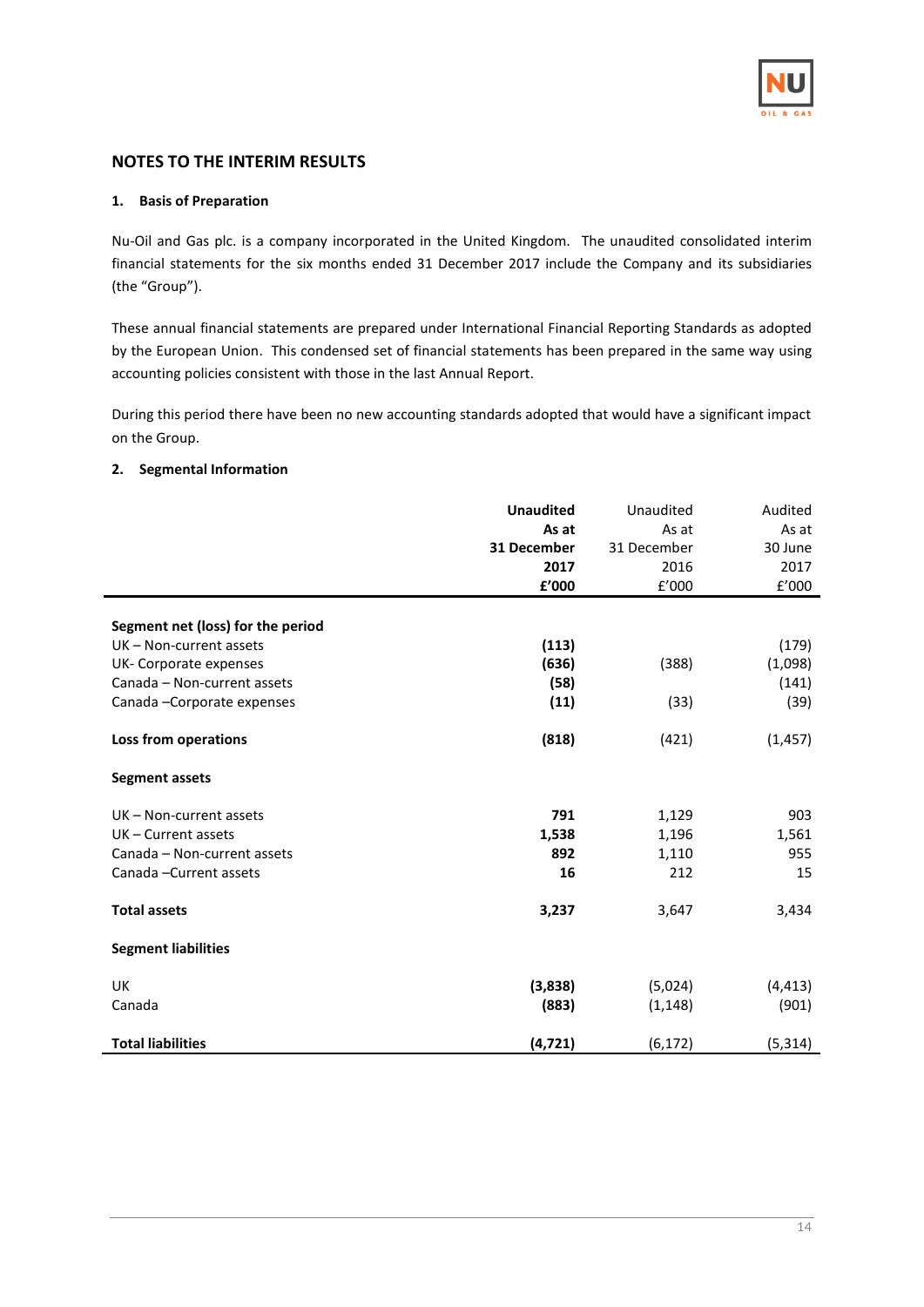

#### **3. Loss per Share**

|                                                                                                                                                               | <b>Unaudited As</b><br>at 31<br><b>December</b><br>2017<br>f'000 | Unaudited<br>As at 31<br>December<br>2016<br>f'000 | Audited<br>As at<br>30 June<br>2017<br>f'000 |
|---------------------------------------------------------------------------------------------------------------------------------------------------------------|------------------------------------------------------------------|----------------------------------------------------|----------------------------------------------|
|                                                                                                                                                               |                                                                  |                                                    |                                              |
| Loss attributable to shareholders of the Company<br>Weighted average number of shares in issue<br>Fully diluted weighted average number of shares<br>in issue | (916)<br>1,209,142,348<br>1,209,142,348                          | (421)<br>456,596,695<br>456,596,695                | (1,671)<br>708,074,539<br>708,074,539        |
| Basic loss per share (expressed in pence per share)                                                                                                           | (0.1p)                                                           | (0.1p)                                             | (0.2p)                                       |
| Diluted loss per share (expressed in pence per<br>share)                                                                                                      | (0.1p)                                                           | (0.1p)                                             | (0.2p)                                       |

#### **4. Trade and Other Receivables**

|                                   | <b>Unaudited</b> | Unaudited | Audited |
|-----------------------------------|------------------|-----------|---------|
|                                   | As at 31         | As at 31  | As at   |
|                                   | <b>December</b>  | December  | 30 June |
|                                   | 2017             | 2016      | 2017    |
|                                   | f'000            | £'000     | £'000   |
|                                   |                  |           |         |
| Sales taxes receivable            | 174              | 224       | 162     |
| Prepayments and other receivables | 810              | 871       | 760     |
|                                   |                  |           |         |
|                                   | 984              | 1,095     | 922     |
|                                   |                  |           |         |

#### **5. Trade and Other Payables**

|                                 | <b>Unaudited</b> | Unaudited | Audited |
|---------------------------------|------------------|-----------|---------|
|                                 | As at 31         | As at 31  | As at   |
|                                 | <b>December</b>  | December  | 30 June |
|                                 | 2017             | 2016      | 2017    |
|                                 | f'000            | f'000     | f'000   |
|                                 |                  |           |         |
| Trade payables                  | 312              | 640       | 367     |
| Accruals                        | 1,427            | 1,715     | 1,532   |
| Taxation and social security    | 1                | 283       | 10      |
| Loan repayable to Shard Capital | 1,598            | 1,540     | 1,780   |
| Other payables                  | 91               | 210       | 92      |
|                                 | 3,429            | 4,388     | 3,781   |

Included with in accruals is a balance of £548,000 (2016: £432,000) which relates to the RMRI Group and is a further balance due to related parties. Alan Minty and Damian Minty are shareholders in the RMRI Group. This accrual owing is in addition to the related party balance of £807,000 shown in the Consolidated Statement of Financial Position.